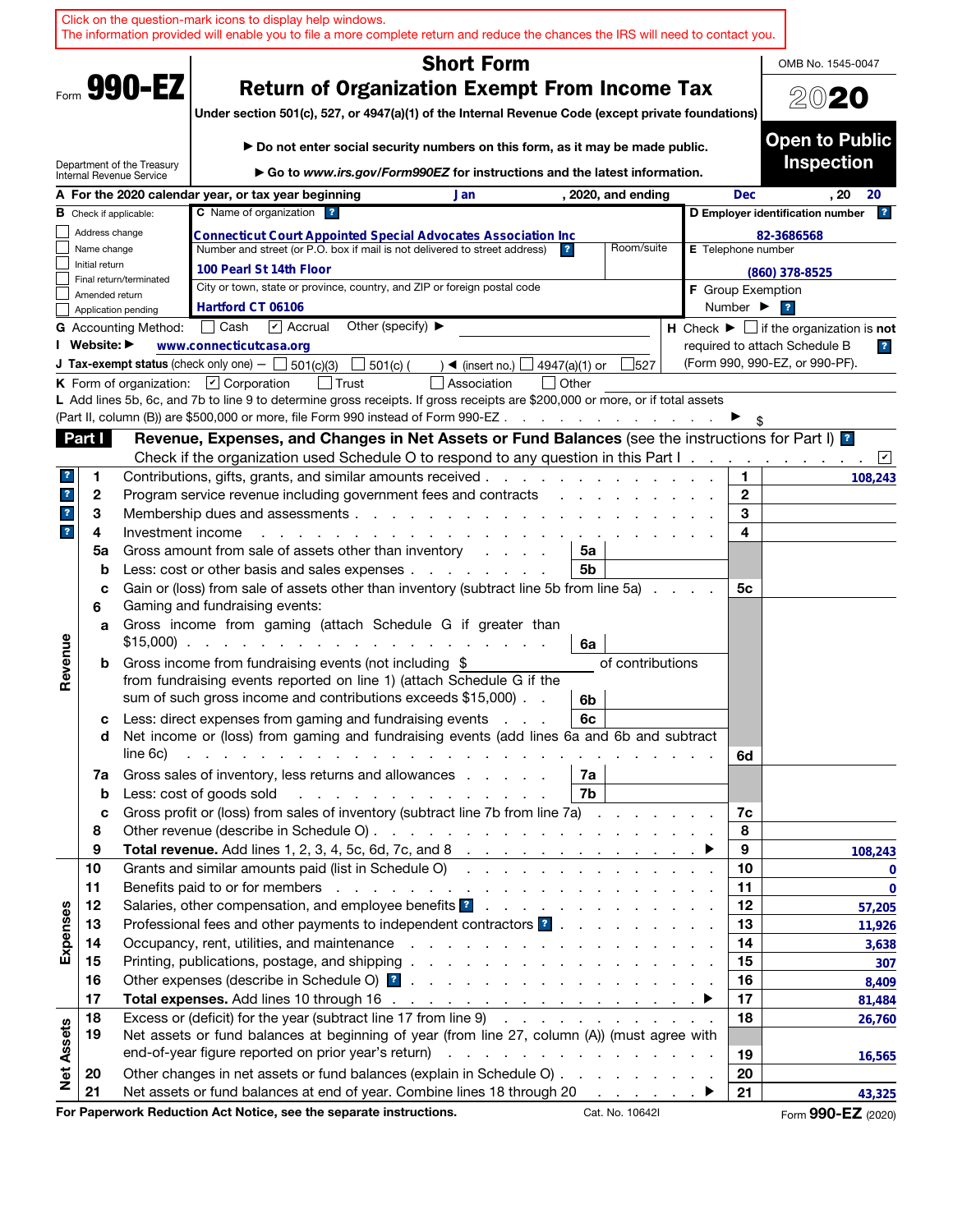| Form 990-EZ (2020)                                                                                                                                                                                                                                                                                                                                                                                                                                                                                     |                                                                                                                                                                                                                                                                                                                                                                                                                                                         |                                                                              |                                                                                       |                                                                                                                          |          | Page 2                                                                                                 |
|--------------------------------------------------------------------------------------------------------------------------------------------------------------------------------------------------------------------------------------------------------------------------------------------------------------------------------------------------------------------------------------------------------------------------------------------------------------------------------------------------------|---------------------------------------------------------------------------------------------------------------------------------------------------------------------------------------------------------------------------------------------------------------------------------------------------------------------------------------------------------------------------------------------------------------------------------------------------------|------------------------------------------------------------------------------|---------------------------------------------------------------------------------------|--------------------------------------------------------------------------------------------------------------------------|----------|--------------------------------------------------------------------------------------------------------|
| Part II                                                                                                                                                                                                                                                                                                                                                                                                                                                                                                | <b>Balance Sheets</b> (see the instructions for Part II)                                                                                                                                                                                                                                                                                                                                                                                                |                                                                              |                                                                                       |                                                                                                                          |          |                                                                                                        |
|                                                                                                                                                                                                                                                                                                                                                                                                                                                                                                        | Check if the organization used Schedule O to respond to any question in this Part II                                                                                                                                                                                                                                                                                                                                                                    |                                                                              |                                                                                       |                                                                                                                          |          |                                                                                                        |
|                                                                                                                                                                                                                                                                                                                                                                                                                                                                                                        |                                                                                                                                                                                                                                                                                                                                                                                                                                                         |                                                                              |                                                                                       | (A) Beginning of year                                                                                                    |          | (B) End of year                                                                                        |
| 22                                                                                                                                                                                                                                                                                                                                                                                                                                                                                                     | Cash, savings, and investments                                                                                                                                                                                                                                                                                                                                                                                                                          |                                                                              |                                                                                       | 4,992 22                                                                                                                 |          | 46,142                                                                                                 |
| 23                                                                                                                                                                                                                                                                                                                                                                                                                                                                                                     | Land and buildings.                                                                                                                                                                                                                                                                                                                                                                                                                                     |                                                                              |                                                                                       |                                                                                                                          | 0 23     | $\bf{0}$                                                                                               |
| 24                                                                                                                                                                                                                                                                                                                                                                                                                                                                                                     | Other assets (describe in Schedule O)                                                                                                                                                                                                                                                                                                                                                                                                                   |                                                                              |                                                                                       | $11,817$ 24                                                                                                              |          | 918                                                                                                    |
| 25                                                                                                                                                                                                                                                                                                                                                                                                                                                                                                     | Total assets                                                                                                                                                                                                                                                                                                                                                                                                                                            |                                                                              |                                                                                       | 16,808 25                                                                                                                |          | 47,060                                                                                                 |
| 26                                                                                                                                                                                                                                                                                                                                                                                                                                                                                                     | Total liabilities (describe in Schedule O) (except of the contract of the contract of the contract of the contract of the contract of the contract of the contract of the contract of the contract of the contract of the cont                                                                                                                                                                                                                          |                                                                              |                                                                                       | 243 26                                                                                                                   |          | 3,735                                                                                                  |
| 27                                                                                                                                                                                                                                                                                                                                                                                                                                                                                                     | <b>Net assets or fund balances</b> (line 27 of column (B) <b>must</b> agree with line 21)                                                                                                                                                                                                                                                                                                                                                               |                                                                              |                                                                                       | 16,565 27                                                                                                                |          | 43,325                                                                                                 |
| Part III                                                                                                                                                                                                                                                                                                                                                                                                                                                                                               | Statement of Program Service Accomplishments (see the instructions for Part III)<br>Check if the organization used Schedule O to respond to any question in this Part III<br>What is the organization's primary exempt purpose?<br>Describe the organization's program service accomplishments for each of its three largest program services,<br>as measured by expenses. In a clear and concise manner, describe the services provided, the number of |                                                                              |                                                                                       | .                                                                                                                        | others.) | <b>Expenses</b><br>(Required for section<br>$501(c)(3)$ and $501(c)(4)$<br>organizations; optional for |
|                                                                                                                                                                                                                                                                                                                                                                                                                                                                                                        | persons benefited, and other relevant information for each program title.                                                                                                                                                                                                                                                                                                                                                                               |                                                                              |                                                                                       |                                                                                                                          |          |                                                                                                        |
| 28                                                                                                                                                                                                                                                                                                                                                                                                                                                                                                     | Developed and expanded Court Appointed Special Advocate (CASA) programs in Connecticut by establishing                                                                                                                                                                                                                                                                                                                                                  |                                                                              |                                                                                       |                                                                                                                          |          |                                                                                                        |
|                                                                                                                                                                                                                                                                                                                                                                                                                                                                                                        | key relationships, promoting programs, and raising awareness, to ensure availability of high quality volunteer                                                                                                                                                                                                                                                                                                                                          |                                                                              |                                                                                       |                                                                                                                          |          |                                                                                                        |
|                                                                                                                                                                                                                                                                                                                                                                                                                                                                                                        | advocacy services for children who have experienced abuse or neglect in Connecticut's Juvenile Court system.                                                                                                                                                                                                                                                                                                                                            |                                                                              |                                                                                       |                                                                                                                          |          |                                                                                                        |
| $\overline{\mathbf{r}}$<br>(Grants \$                                                                                                                                                                                                                                                                                                                                                                                                                                                                  |                                                                                                                                                                                                                                                                                                                                                                                                                                                         | 82,900) If this amount includes foreign grants, check here $\ldots$ $\ldots$ |                                                                                       |                                                                                                                          | 28a      | 81.484                                                                                                 |
| 29                                                                                                                                                                                                                                                                                                                                                                                                                                                                                                     |                                                                                                                                                                                                                                                                                                                                                                                                                                                         |                                                                              |                                                                                       |                                                                                                                          |          |                                                                                                        |
|                                                                                                                                                                                                                                                                                                                                                                                                                                                                                                        |                                                                                                                                                                                                                                                                                                                                                                                                                                                         |                                                                              |                                                                                       |                                                                                                                          |          |                                                                                                        |
|                                                                                                                                                                                                                                                                                                                                                                                                                                                                                                        |                                                                                                                                                                                                                                                                                                                                                                                                                                                         |                                                                              |                                                                                       |                                                                                                                          |          |                                                                                                        |
| (Grants \$                                                                                                                                                                                                                                                                                                                                                                                                                                                                                             |                                                                                                                                                                                                                                                                                                                                                                                                                                                         | ) If this amount includes foreign grants, check here                         |                                                                                       |                                                                                                                          | 29a      |                                                                                                        |
| 30                                                                                                                                                                                                                                                                                                                                                                                                                                                                                                     |                                                                                                                                                                                                                                                                                                                                                                                                                                                         |                                                                              |                                                                                       |                                                                                                                          |          |                                                                                                        |
|                                                                                                                                                                                                                                                                                                                                                                                                                                                                                                        |                                                                                                                                                                                                                                                                                                                                                                                                                                                         |                                                                              |                                                                                       |                                                                                                                          |          |                                                                                                        |
|                                                                                                                                                                                                                                                                                                                                                                                                                                                                                                        |                                                                                                                                                                                                                                                                                                                                                                                                                                                         |                                                                              |                                                                                       |                                                                                                                          |          |                                                                                                        |
| (Grants \$                                                                                                                                                                                                                                                                                                                                                                                                                                                                                             |                                                                                                                                                                                                                                                                                                                                                                                                                                                         | ) If this amount includes foreign grants, check here                         |                                                                                       |                                                                                                                          | 30a      |                                                                                                        |
|                                                                                                                                                                                                                                                                                                                                                                                                                                                                                                        |                                                                                                                                                                                                                                                                                                                                                                                                                                                         |                                                                              |                                                                                       |                                                                                                                          |          |                                                                                                        |
|                                                                                                                                                                                                                                                                                                                                                                                                                                                                                                        |                                                                                                                                                                                                                                                                                                                                                                                                                                                         |                                                                              |                                                                                       |                                                                                                                          |          |                                                                                                        |
|                                                                                                                                                                                                                                                                                                                                                                                                                                                                                                        | 31 Other program services (describe in Schedule O)                                                                                                                                                                                                                                                                                                                                                                                                      |                                                                              |                                                                                       |                                                                                                                          |          |                                                                                                        |
| (Grants \$                                                                                                                                                                                                                                                                                                                                                                                                                                                                                             |                                                                                                                                                                                                                                                                                                                                                                                                                                                         | ) If this amount includes foreign grants, check here                         |                                                                                       |                                                                                                                          | 31a      |                                                                                                        |
|                                                                                                                                                                                                                                                                                                                                                                                                                                                                                                        | 32 Total program service expenses (add lines 28a through 31a)                                                                                                                                                                                                                                                                                                                                                                                           |                                                                              |                                                                                       |                                                                                                                          | 32       |                                                                                                        |
|                                                                                                                                                                                                                                                                                                                                                                                                                                                                                                        | List of Officers, Directors, Trustees, and Key Employees (list each one even if not compensated—see the instructions for Part IV)                                                                                                                                                                                                                                                                                                                       |                                                                              |                                                                                       |                                                                                                                          |          |                                                                                                        |
|                                                                                                                                                                                                                                                                                                                                                                                                                                                                                                        | Check if the organization used Schedule O to respond to any question in this Part IV                                                                                                                                                                                                                                                                                                                                                                    |                                                                              |                                                                                       | المتعاطف والمتعاطف                                                                                                       |          |                                                                                                        |
| 2                                                                                                                                                                                                                                                                                                                                                                                                                                                                                                      | (a) Name and title                                                                                                                                                                                                                                                                                                                                                                                                                                      | (b) Average<br>hours per week<br>devoted to position                         | (c) Reportable ?<br>compensation<br>(Forms W-2/1099-MISC)<br>(if not paid, enter -0-) | (d) Health benefits,<br>contributions to employee (e) Estimated amount of<br>benefit plans, and<br>deferred compensation |          | other compensation                                                                                     |
|                                                                                                                                                                                                                                                                                                                                                                                                                                                                                                        |                                                                                                                                                                                                                                                                                                                                                                                                                                                         |                                                                              |                                                                                       |                                                                                                                          |          |                                                                                                        |
|                                                                                                                                                                                                                                                                                                                                                                                                                                                                                                        |                                                                                                                                                                                                                                                                                                                                                                                                                                                         | 30                                                                           | 30,000                                                                                |                                                                                                                          | 0        |                                                                                                        |
|                                                                                                                                                                                                                                                                                                                                                                                                                                                                                                        |                                                                                                                                                                                                                                                                                                                                                                                                                                                         |                                                                              |                                                                                       |                                                                                                                          |          |                                                                                                        |
|                                                                                                                                                                                                                                                                                                                                                                                                                                                                                                        |                                                                                                                                                                                                                                                                                                                                                                                                                                                         | 7                                                                            | 7,680                                                                                 |                                                                                                                          | 0        |                                                                                                        |
|                                                                                                                                                                                                                                                                                                                                                                                                                                                                                                        |                                                                                                                                                                                                                                                                                                                                                                                                                                                         |                                                                              |                                                                                       |                                                                                                                          |          |                                                                                                        |
|                                                                                                                                                                                                                                                                                                                                                                                                                                                                                                        |                                                                                                                                                                                                                                                                                                                                                                                                                                                         | 4                                                                            | 0                                                                                     |                                                                                                                          |          |                                                                                                        |
|                                                                                                                                                                                                                                                                                                                                                                                                                                                                                                        |                                                                                                                                                                                                                                                                                                                                                                                                                                                         |                                                                              |                                                                                       |                                                                                                                          |          |                                                                                                        |
|                                                                                                                                                                                                                                                                                                                                                                                                                                                                                                        |                                                                                                                                                                                                                                                                                                                                                                                                                                                         | $\overline{2}$                                                               | 0                                                                                     |                                                                                                                          |          |                                                                                                        |
|                                                                                                                                                                                                                                                                                                                                                                                                                                                                                                        |                                                                                                                                                                                                                                                                                                                                                                                                                                                         |                                                                              |                                                                                       |                                                                                                                          |          |                                                                                                        |
|                                                                                                                                                                                                                                                                                                                                                                                                                                                                                                        |                                                                                                                                                                                                                                                                                                                                                                                                                                                         |                                                                              |                                                                                       |                                                                                                                          |          |                                                                                                        |
|                                                                                                                                                                                                                                                                                                                                                                                                                                                                                                        |                                                                                                                                                                                                                                                                                                                                                                                                                                                         | $\overline{2}$                                                               | 0                                                                                     |                                                                                                                          |          |                                                                                                        |
|                                                                                                                                                                                                                                                                                                                                                                                                                                                                                                        |                                                                                                                                                                                                                                                                                                                                                                                                                                                         |                                                                              |                                                                                       |                                                                                                                          |          |                                                                                                        |
|                                                                                                                                                                                                                                                                                                                                                                                                                                                                                                        |                                                                                                                                                                                                                                                                                                                                                                                                                                                         | 1                                                                            | 0                                                                                     |                                                                                                                          |          |                                                                                                        |
|                                                                                                                                                                                                                                                                                                                                                                                                                                                                                                        |                                                                                                                                                                                                                                                                                                                                                                                                                                                         |                                                                              |                                                                                       |                                                                                                                          |          |                                                                                                        |
|                                                                                                                                                                                                                                                                                                                                                                                                                                                                                                        |                                                                                                                                                                                                                                                                                                                                                                                                                                                         | 1                                                                            | 0                                                                                     |                                                                                                                          |          |                                                                                                        |
|                                                                                                                                                                                                                                                                                                                                                                                                                                                                                                        |                                                                                                                                                                                                                                                                                                                                                                                                                                                         |                                                                              |                                                                                       |                                                                                                                          |          |                                                                                                        |
|                                                                                                                                                                                                                                                                                                                                                                                                                                                                                                        |                                                                                                                                                                                                                                                                                                                                                                                                                                                         | 1                                                                            | 0                                                                                     |                                                                                                                          |          |                                                                                                        |
|                                                                                                                                                                                                                                                                                                                                                                                                                                                                                                        |                                                                                                                                                                                                                                                                                                                                                                                                                                                         |                                                                              |                                                                                       |                                                                                                                          |          |                                                                                                        |
|                                                                                                                                                                                                                                                                                                                                                                                                                                                                                                        |                                                                                                                                                                                                                                                                                                                                                                                                                                                         | 1                                                                            | 0                                                                                     |                                                                                                                          |          | 81,484<br>0<br>0                                                                                       |
|                                                                                                                                                                                                                                                                                                                                                                                                                                                                                                        |                                                                                                                                                                                                                                                                                                                                                                                                                                                         |                                                                              |                                                                                       |                                                                                                                          |          |                                                                                                        |
|                                                                                                                                                                                                                                                                                                                                                                                                                                                                                                        |                                                                                                                                                                                                                                                                                                                                                                                                                                                         |                                                                              |                                                                                       |                                                                                                                          |          |                                                                                                        |
|                                                                                                                                                                                                                                                                                                                                                                                                                                                                                                        |                                                                                                                                                                                                                                                                                                                                                                                                                                                         |                                                                              |                                                                                       |                                                                                                                          |          |                                                                                                        |
|                                                                                                                                                                                                                                                                                                                                                                                                                                                                                                        |                                                                                                                                                                                                                                                                                                                                                                                                                                                         |                                                                              |                                                                                       |                                                                                                                          |          |                                                                                                        |
|                                                                                                                                                                                                                                                                                                                                                                                                                                                                                                        |                                                                                                                                                                                                                                                                                                                                                                                                                                                         |                                                                              |                                                                                       |                                                                                                                          |          |                                                                                                        |
| <b>Part IV</b><br><b>Lauren Messner</b><br><b>Executive Director (Jan -June 30)</b><br><b>Bill Corwin - Mission Velocity</b><br>Interim Executive Director (aug-dec)<br><b>David Bayne</b><br><b>Board President</b><br><b>Christopher Trombley</b><br><b>Director</b><br><b>Sheryl Culotta</b><br><b>Director</b><br><b>Erin Cornell</b><br><b>Director</b><br><b>Emily Rodrigues</b><br><b>Director</b><br><b>Mario Chiappetti</b><br><b>Director</b><br><b>Marcus Stallworth</b><br><b>Director</b> |                                                                                                                                                                                                                                                                                                                                                                                                                                                         |                                                                              |                                                                                       |                                                                                                                          |          |                                                                                                        |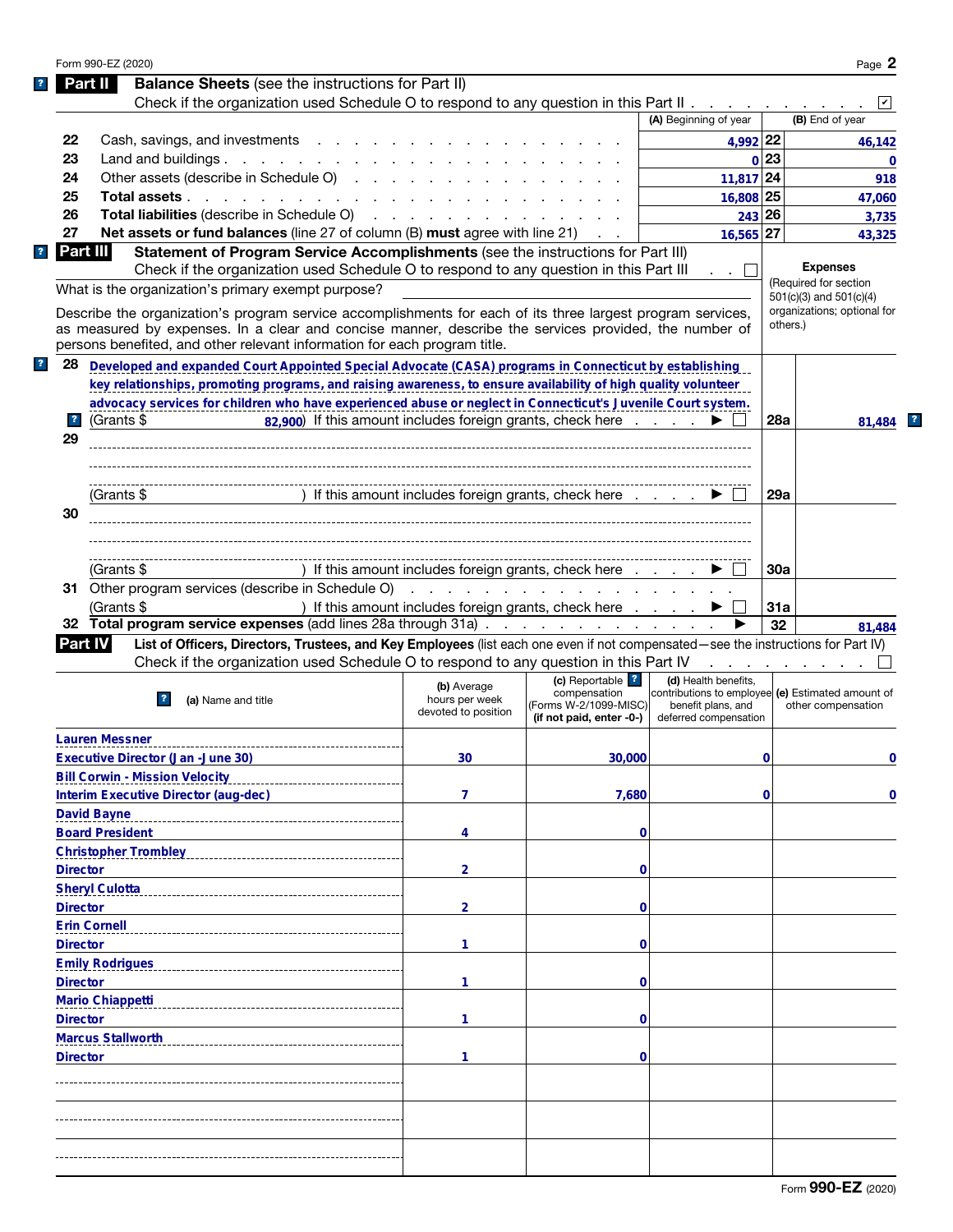|               | Form 990-EZ (2020)                                                                                                                                                                                                                                                                                                                               |                  |            | Page 3       |
|---------------|--------------------------------------------------------------------------------------------------------------------------------------------------------------------------------------------------------------------------------------------------------------------------------------------------------------------------------------------------|------------------|------------|--------------|
| <b>Part V</b> | Other Information (Note the Schedule A and personal benefit contract statement requirements in the<br>instructions for Part V.) Check if the organization used Schedule O to respond to any question in this Part V                                                                                                                              |                  |            | $\mathsf{L}$ |
|               |                                                                                                                                                                                                                                                                                                                                                  |                  | <b>Yes</b> | No           |
| 33            | Did the organization engage in any significant activity not previously reported to the IRS? If "Yes," provide a<br>detailed description of each activity in Schedule O<br>and a contract of the contract of the                                                                                                                                  | 33               |            | V            |
| 34            | Were any significant changes made to the organizing or governing documents? If "Yes," attach a conformed<br>copy of the amended documents if they reflect a change to the organization's name. Otherwise, explain the<br>change on Schedule O. See instructions<br>$\mathbf{r}$                                                                  | 34               |            | V            |
| 35а           | Did the organization have unrelated business gross income of \$1,000 or more during the year from business<br>activities (such as those reported on lines 2, 6a, and 7a, among others)?                                                                                                                                                          | 35a              |            | V            |
| b<br>C        | If "Yes" to line 35a, has the organization filed a Form 990-T for the year? If "No," provide an explanation in Schedule O<br>Was the organization a section 501(c)(4), 501(c)(5), or 501(c)(6) organization subject to section 6033(e) notice,<br>reporting, and proxy tax requirements during the year? If "Yes," complete Schedule C, Part III | 35b<br>35c       |            | V            |
| 36            | Did the organization undergo a liquidation, dissolution, termination, or significant disposition of net assets<br>during the year? If "Yes," complete applicable parts of Schedule N                                                                                                                                                             | 36               |            |              |
| 37a           | Enter amount of political expenditures, direct or indirect, as described in the instructions $\blacktriangleright$   37a                                                                                                                                                                                                                         |                  |            |              |
| b             | Did the organization file Form 1120-POL for this year?.<br>the second contract of the second contract of the second                                                                                                                                                                                                                              | 37b              |            | V            |
| 38a           | Did the organization borrow from, or make any loans to, any officer, director, trustee, or key employee; or were<br>any such loans made in a prior year and still outstanding at the end of the tax year covered by this return?                                                                                                                 | 38a              |            | V            |
| b<br>39       | If "Yes," complete Schedule L, Part II, and enter the total amount involved<br>38b<br>Section 501(c)(7) organizations. Enter:                                                                                                                                                                                                                    |                  |            |              |
| a             | Initiation fees and capital contributions included on line 9<br>39a                                                                                                                                                                                                                                                                              |                  |            |              |
| b             | Gross receipts, included on line 9, for public use of club facilities<br>39 <sub>b</sub><br>and a state of the state of the                                                                                                                                                                                                                      |                  |            |              |
| 40a           | Section 501(c)(3) organizations. Enter amount of tax imposed on the organization during the year under:<br>section 4911 $\blacktriangleright$<br>: section 4912 $\blacktriangleright$<br>: section 4955 $\blacktriangleright$                                                                                                                    |                  |            |              |
| b             | Section 501(c)(3), 501(c)(4), and 501(c)(29) organizations. Did the organization engage in any section 4958<br>excess benefit transaction during the year, or did it engage in an excess benefit transaction in a prior year<br>that has not been reported on any of its prior Forms 990 or 990-EZ? If "Yes," complete Schedule L, Part I        | 40 <sub>b</sub>  |            | V            |
| c             | Section 501(c)(3), 501(c)(4), and 501(c)(29) organizations. Enter amount of tax imposed<br>on organization managers or disqualified persons during the year under sections 4912,<br>4955, and 4958.<br>the contract of the contract of the                                                                                                       |                  |            |              |
| d             | Section 501(c)(3), 501(c)(4), and 501(c)(29) organizations. Enter amount of tax on line<br>40c reimbursed by the organization                                                                                                                                                                                                                    |                  |            |              |
| е             | All organizations. At any time during the tax year, was the organization a party to a prohibited tax shelter<br>transaction? If "Yes," complete Form 8886-T<br>design and a state of the state of the                                                                                                                                            | 40e              |            | V            |
| 41            | List the states with which a copy of this return is filed $\blacktriangleright$ Connecticut                                                                                                                                                                                                                                                      |                  |            |              |
|               | 42a The organization's books are in care of ► Supporting Strategies<br>Telephone no. $\blacktriangleright$                                                                                                                                                                                                                                       | $(860)$ 241-5122 |            |              |
|               | Located at ▶ 112 Cortland Way North Granby CT<br>$ZIP + 4$<br>Located at $\triangleright$ 112 Cortland Way North Granby CT<br>At any time during the calendar year, did the organization have an interest in or a signature or other authority over                                                                                              |                  | 06060      |              |
| b             | a financial account in a foreign country (such as a bank account, securities account, or other financial account)?<br>If "Yes," enter the name of the foreign country ▶                                                                                                                                                                          | 42 <sub>b</sub>  | <b>Yes</b> | No<br>V      |
|               | See the instructions for exceptions and filing requirements for FinCEN Form 114, Report of Foreign Bank and<br>Financial Accounts (FBAR).                                                                                                                                                                                                        |                  |            |              |
| c             | At any time during the calendar year, did the organization maintain an office outside the United States?<br>If "Yes," enter the name of the foreign country ▶                                                                                                                                                                                    | 42c              |            | V            |
| 43            | Section 4947(a)(1) nonexempt charitable trusts filing Form 990-EZ in lieu of Form 1041-Check here .<br>and enter the amount of tax-exempt interest received or accrued during the tax year $\ldots$ .<br>43                                                                                                                                      |                  |            |              |
|               |                                                                                                                                                                                                                                                                                                                                                  |                  | Yes        | No           |
| 44а           | Did the organization maintain any donor advised funds during the year? If "Yes," Form 990 must be<br>completed instead of Form 990-EZ<br>the contract of the contract of the contract of the contract of the contract of the contract of the contract of                                                                                         | 44a              |            | V            |
| b             | Did the organization operate one or more hospital facilities during the year? If "Yes," Form 990 must be<br>completed instead of Form 990-EZ                                                                                                                                                                                                     |                  |            |              |
|               | and a complete the control of the complete state of the complete state of the complete state of the complete state of the complete state of the complete state of the complete state of the complete state of the complete sta<br>Did the organization receive any payments for indoor tanning services during the year?                         | 44b<br>44c       |            | V<br>V       |
| c<br>d        | If "Yes" to line 44c, has the organization filed a Form 720 to report these payments? If "No," provide an<br>explanation in Schedule O<br>والمتعاون والمتعاون والمتعاون والمتعاون والمتعاون والمتعاون والمتعاون والمتعاون والمتعاون والمتعاون                                                                                                    |                  |            |              |
| 45а           | Did the organization have a controlled entity within the meaning of section 512(b)(13)?                                                                                                                                                                                                                                                          | 44d<br>45а       |            | V            |
| b             | Did the organization receive any payment from or engage in any transaction with a controlled entity within the<br>meaning of section 512(b)(13)? If "Yes," Form 990 and Schedule R may need to be completed instead of                                                                                                                           |                  |            |              |
|               |                                                                                                                                                                                                                                                                                                                                                  | 45b              |            | V            |

|  |  |  | Form 990-EZ (2020) |
|--|--|--|--------------------|
|--|--|--|--------------------|